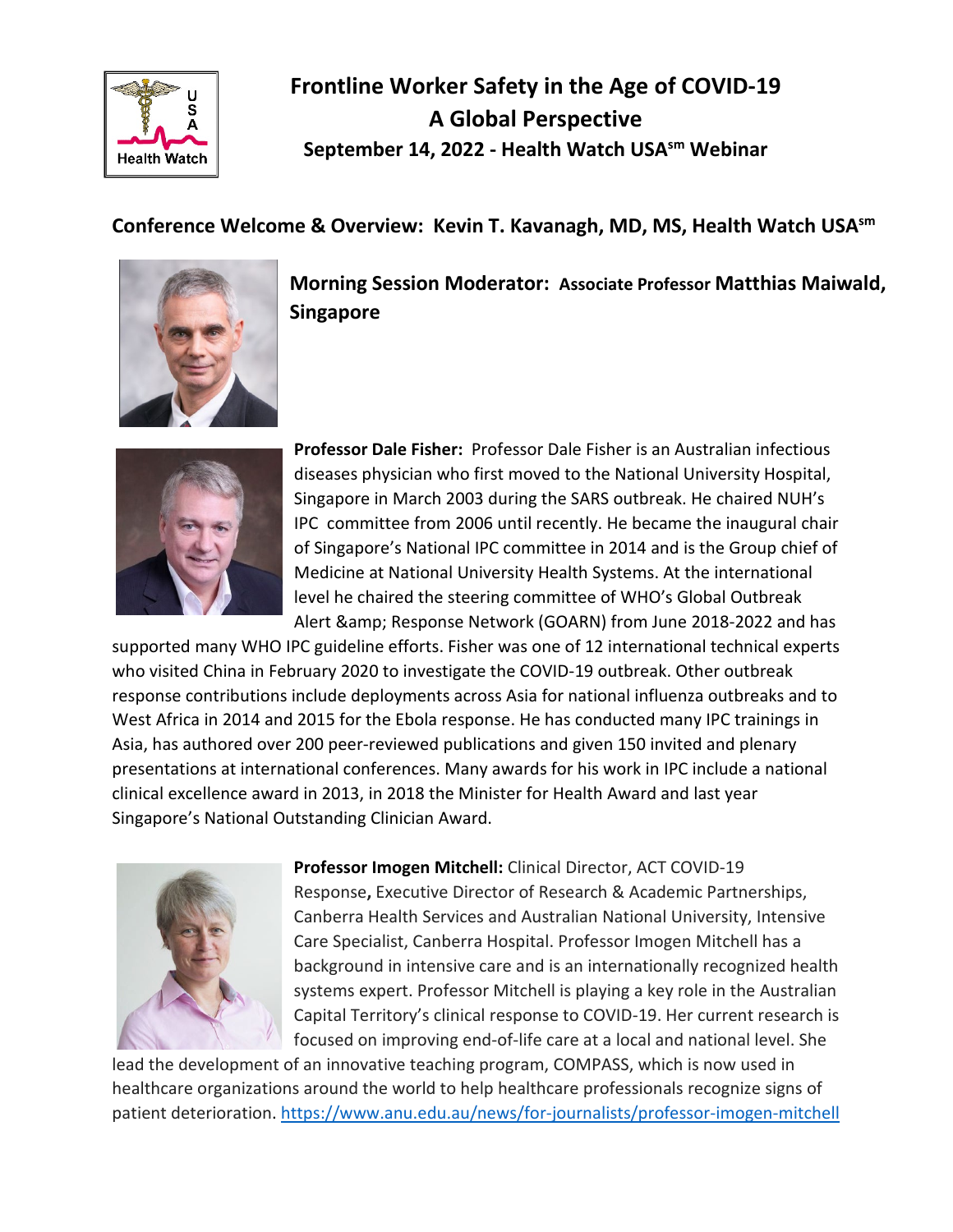

**Professor Lidia Morawska, PhD, MSc.** Dr. Morawska is a Distinguished Professor in the School of Earth and Atmospheric Sciences, at Queensland University of Technology (QUT); the Director of the International Laboratory for Air Quality and Health (ILAQH) at QUT, which is a WHO Collaborating Centre on Air Quality and Health; a Vice-Chancellor Fellow at the Global Centre for Clean Air Research (GCARE), University of Surrey in the UK, and a Co-Director in Australia for the Australia – China Centre for Air Quality Science and Management (ACC-

AQSM); Dr. Morawska was named one of the 100 most influential people in the world by Time Magazine in 2021 for "recognizing the importance of aerosol transmission and marshalling the data that would convince the World Health Organization and other authoritative bodies to do the same. <https://research.qut.edu.au/ilaqh/people/lidia-morawska/>

**Professor Nele Brusselaers, MD, PhD:** Nele Brusselaers is a Professor in Clinical Epidemiology at Antwerp University in Belgium (Global Health Institute), Associate Professor at the Karolinska Institutet in Sweden (Centre for Translational Microbiome Researcher), and Guest Professor at Ghent University, Belgium. Regarding the pandemic, Nele was the lead-author of the study entitled "Evaluation of science advice during the COVID-19 pandemic in Sweden" published in



Humanities and Social Sciences Communications in March 2022, and "Coronavirus pandemic in the Nordic countries: health policy and economy trade-off" published in the Journal of Global Health during spring 2022. She has also been an active member of the Swedish Scientific Forum Covid-19, a group of independent researchers and medical doctors "that disseminates science-based knowledge about the major issues and challenges that the ongoing pandemic have posed to the world and our country".

[https://www.healthconference.org/healthconference.org](https://www.healthconference.org/healthconference.org-files/2022Conference_bios/Brusselaers.htm)[files/2022Conference\\_bios/Brusselaers.htm](https://www.healthconference.org/healthconference.org-files/2022Conference_bios/Brusselaers.htm) 



**Afternoon Session Introduction – Past Surgeon General Dr Joycelyn Elders**

**Afternoon Session Moderator – Dr. Kevin Kavanagh, MD, MS, Health Watch USAsm**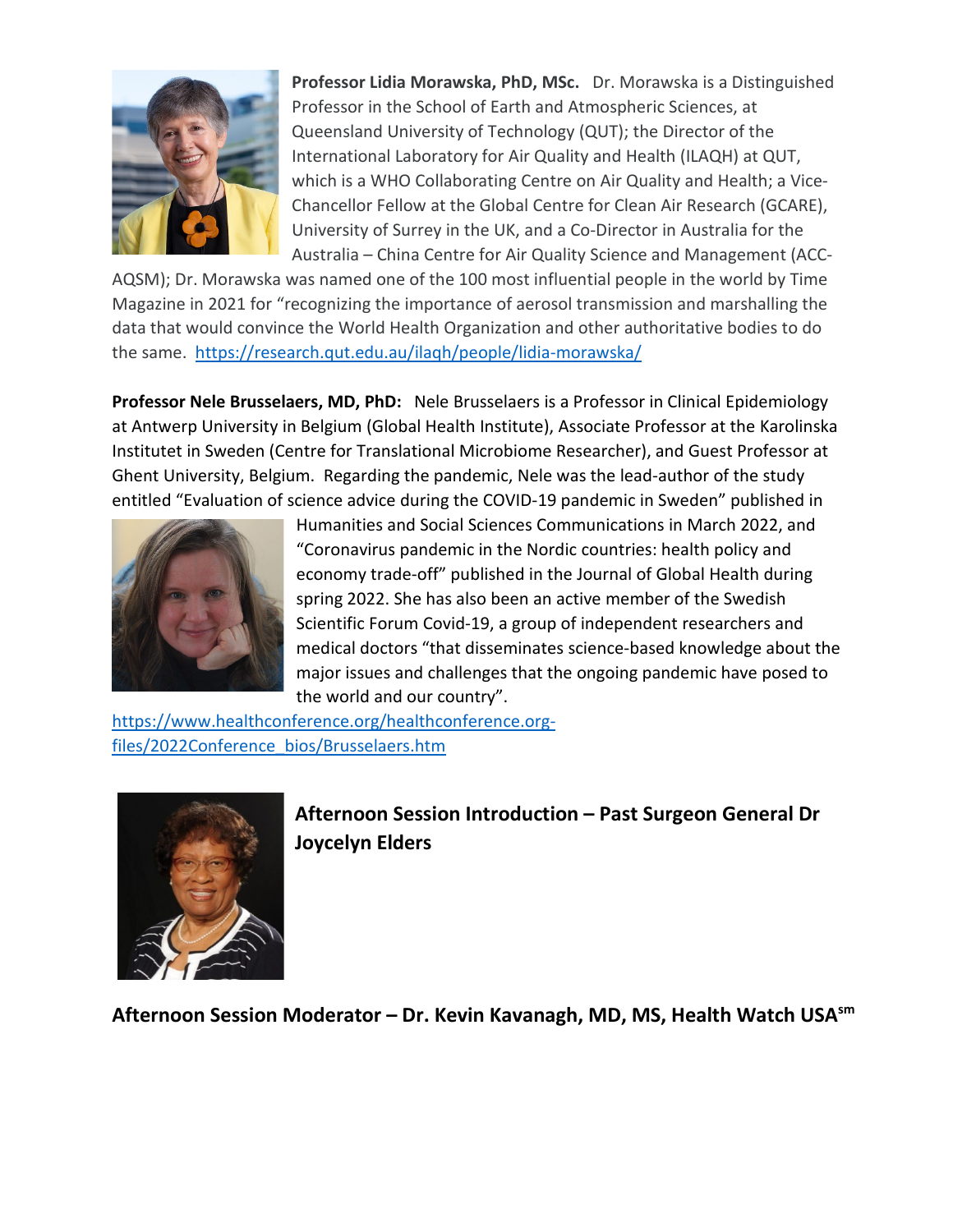

**Ziyad Al-Aly, MD, FASN:** Dr. Al-Aly a physician-scientist; he serves as the Chief of Research and Development Service at the VA Saint Louis Health Care System. He is a clinical epidemiologist with broad interests including pharmacoepidemiology, environmental epidemiology, global health, and most recently short- and long-term effects of COVID-19 on health outcomes.

Dr. Al-Aly is a globally recognized expert on Long Covid. He serves as the co-chair of a US Government-wide committee tasked by the President to develop a National Research Action Plan on Long Covid. His work is

published in several major journals including Nature, Nature Medicine, BMJ, JAMA, JAMA-Internal Medicine, Lancet, NEJM, and others. According to Google Scholar, his work has been cited more than 60,000 times. His work is frequently featured in major national and international media outlets including New York Times, Wall Street Journal, Washington Post, LA Times, NPR, BBC, CNN, the Guardian, Bloomberg, The New Yorker, the Atlantic, Scientific American, Science Magazine, Nature News, and several others.



**Frazier B. Beatty, PhD, MPH, CHES:** Frazier B. Beatty, PhD, MPH, CHES: Dr. Beatty is a public health professional with a diverse background in online educational leadership. Currently, Dr. Beatty is the Program Director for Regis College's Online Master of Public Health Program. He has a combination of over 20 years of educational training and educational management experience. He also has over 20 years of experience conducting research and using best-practice approaches and data to improve student academic programs. Dr. Beatty has worked for state and federal government agencies, including the University of

North Carolina at Chapel Hill and the U.S. Food and Drug Administration. His research interests include using Telehealth to address HIV and other infectious diseases. Dr. Beatty has been teaching Public Health online since 2010 and also mentoring PhD students since 2012.



**Mengyi "Zed" Zha, MD:** Zed Zha, MD, is a board certified family physician. She graduated from the Geisel School of Medicine at Dartmouth, where she received Gold Humanism Honor Society Award and the John F. Radebaugh Community Service Award. She completed her residency training at the Mayo Clinic - La Crosse Family Medicine Residency, where she was the recipient of the Residency Research Award. Dr. Zha currently practices full-scope primary care with obstetrics and hospital medicine in rural Washington state. She served

as her organization's COVID-19 Task Force Physician Lead during the first year of the pandemic. Dr.Zha is an upcoming fellow in the Underserved Dermatology Fellowship in Family Medicine. Dr.Zha's guest Op-Ed on workplace violence against healthcare workers on MedPage [Today,](https://www.medpagetoday.com/opinion/second-opinions/99044) and her recent commentary on safety issues in rural medicine on the [Daily](https://dailyyonder.com/commentary-fearing-for-your-safety-when-youre-just-a-country-doctor/2022/06/13/)  [Yonder](https://dailyyonder.com/commentary-fearing-for-your-safety-when-youre-just-a-country-doctor/2022/06/13/) inspired much internet debate on this topic.